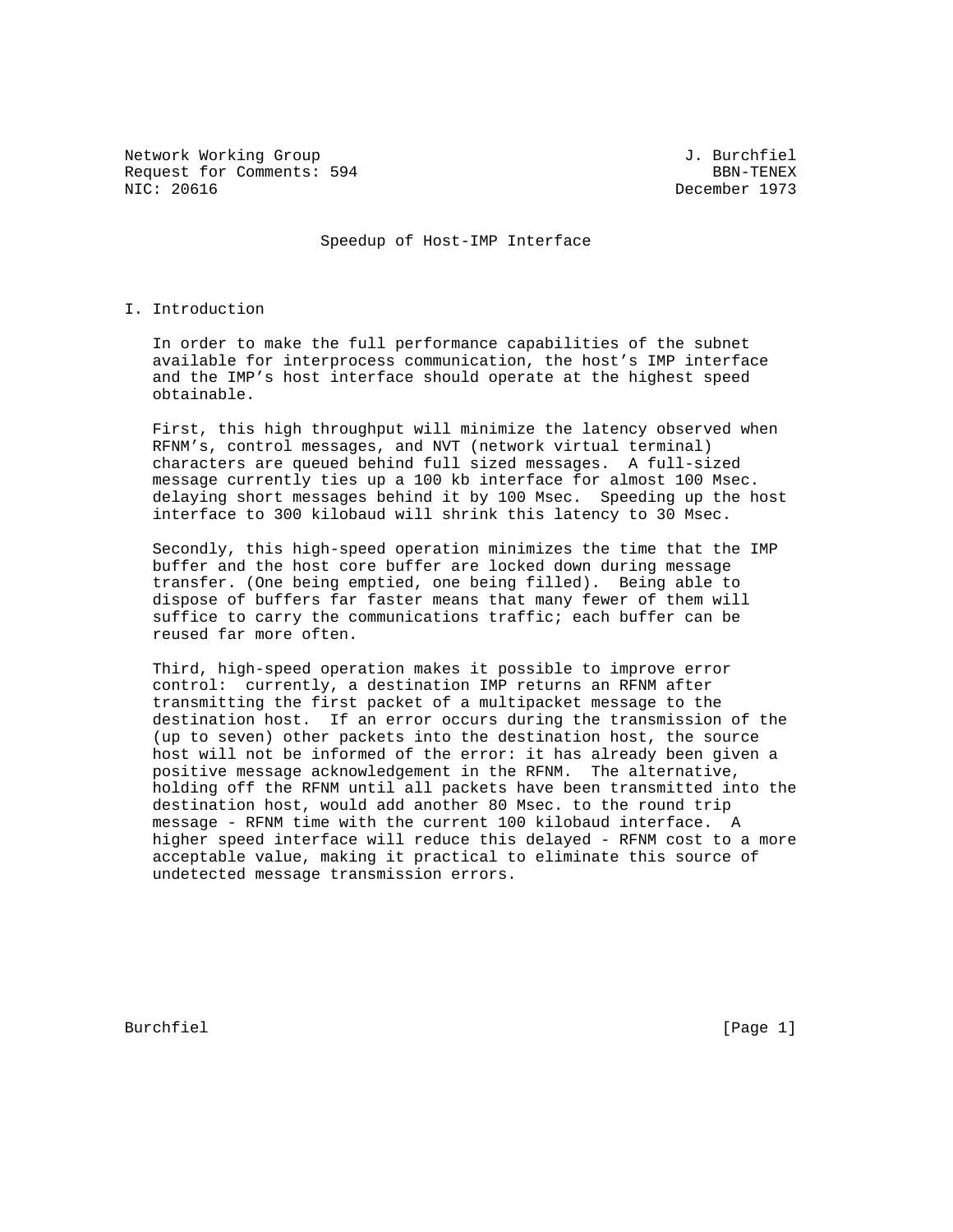Fourth, a high speed interface will permit greater host communications bandwidth. (Currently limited to 100 kilobaud). This increase in bandwidth will be essential for communications between hosts at a "network-structured" site, where different hosts on the same IMP are specialized to perform different parts of a computation.

 Clearly, any new or retrofitted host interfaces should be very high speed, and existing host interfaces should be adjusted to operate at their maximum speed, which is in excess of 300 kilobaud.

## II. Experimental Results

 In support of the above predictions, the BBN TENEX staff performed an experiment in cooperation with the BBN IMP group to determine how fast the System A (BBN-TENEX) and System B (BBNB) distant interfaces would operate.

Results are as follows:

 The Host-to-IMP connection is synchronized by a two-way handshake which has an available burst bandwidth of  $1$  bit/(2225 nsec + 3 nsec/ft.\*<cable length>ft) For our cable length, this results in a bandwidth of 310 kilobaud.

 The IMP-to-Host connection is synchronized by a four-way handshake which has an available burst bandwidth of 1 bit/(1350 nsec + 6 nsec/ft.\*<cable length>ft.) which results in a bandwidth of 290 kilobaud for our installation.

 Both System A and System B are now operating at this higher interface speed.

 Since the propogation delay time through a distant host driver receiver pair amounts to 250 nsec, it is expected that local host interfaces (<30ft) can be operated at speeds substantially faster than our 300 kilobaud.

 In addition to the above measurements of hardware speed, new results were obtained in measurements of file transfer performance, i.e. the CPU time and real time used per megabit of information transmitted over the network.

Burchfiel [Page 2]